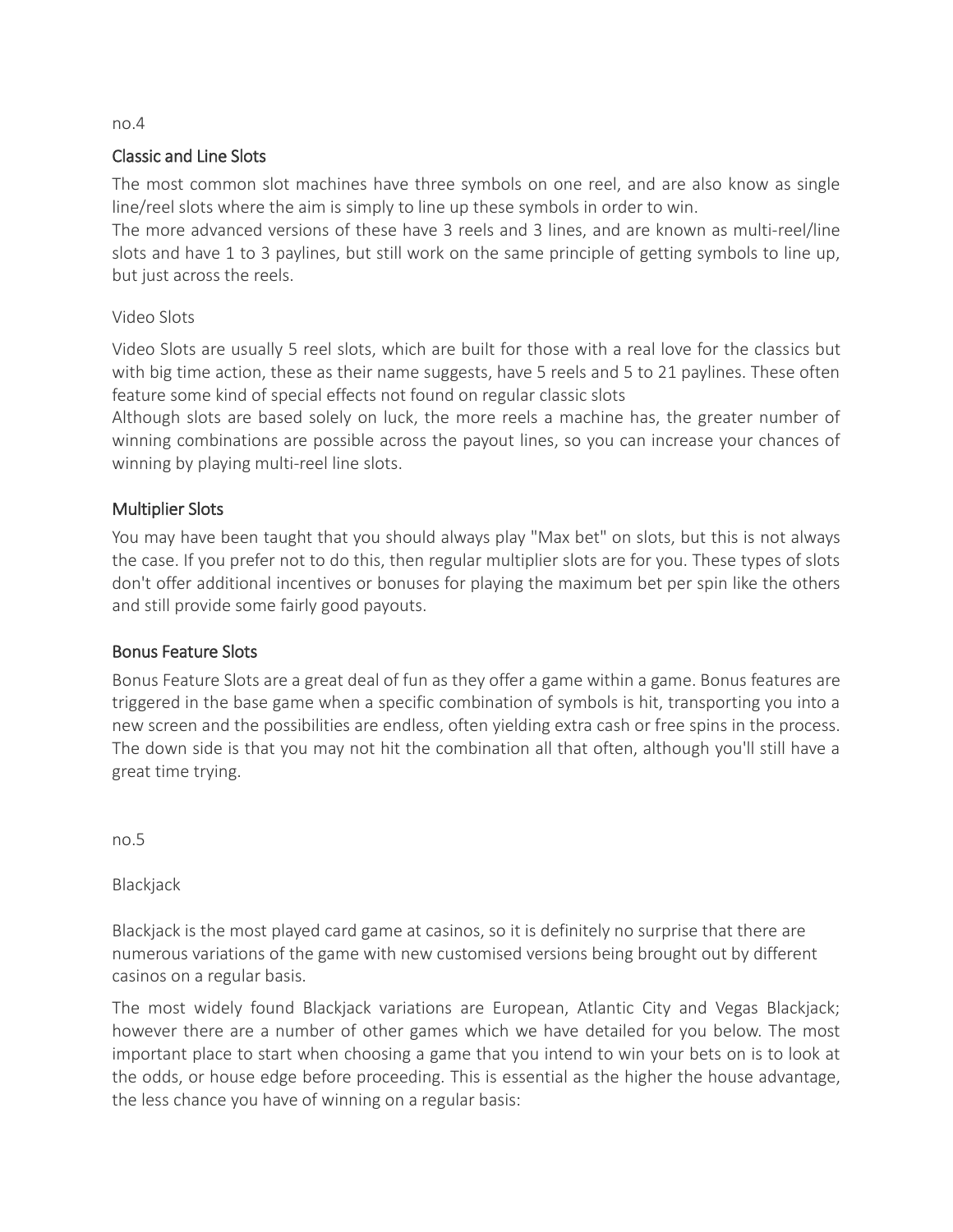| <b>TYPE OF BLACKJACK</b>  | <b>HOUSE EDGE</b> |
|---------------------------|-------------------|
| Atlantic City Blackjack   | 0.35%             |
| Bonus Blackjack           | 0.39%             |
| Double Exposure Blackjack | 0.69%             |
| European Blackjack        | 0.39%             |
| Spanish Blackjack         | 0.38%             |
| Vegas Downtown Blackjack  | 0.38%             |
| Vegas Strip Blackjack     | 0.34%             |
|                           |                   |

It is important to note though, that the house edge can vary on these games depending on where you play and due to certain rules, so make sure you check up on this too once you have chosen a casino.

no.6

# Atlantic City Blackjack

This enjoyable variation of the classic blackjack game offers both single and multi-hand options at most casinos and both versions have the same rules and strategies for game play. Although on multi-hand versions you will definitely spend more!

Atlantic City Blackjack usually has one of the lower house edges at casinos. While it is very similar to Classic Blackjack, it is an American Hole Card game played with 8 decks of cards. The dealer has two cards at the beginning of the game and checks for blackjack and if he has it, the game is over before you can lose money by doubling. The dealer also stands on soft 17 in this game.

In this game, you may double on any of the first two cards, and a double after a split is permitted. You are also able to then re-split cards into 3 hands and late surrender is allowed.

## Bonus Blackjack

This Blackjack game is the same as European Blackjack, but features an added bonus option which means that this game usually pays out a great deal more than the other games at a casino. Blackjack is played with 2 decks of cards, according to original blackjack rules and if you bet on the "bonus" option on the table, hands of "Blackjack" featuring a Jack and an Ace of Spades pay out at 50:1, with Jacks of any other suit accompanied by an Ace payout at 25:1.

### no.7

Anyone who plays at online casinos will tell you that the first time they played for "Real Money" they were quite apprehensive about making the deposit and putting their banking information or Credit Card details at risk.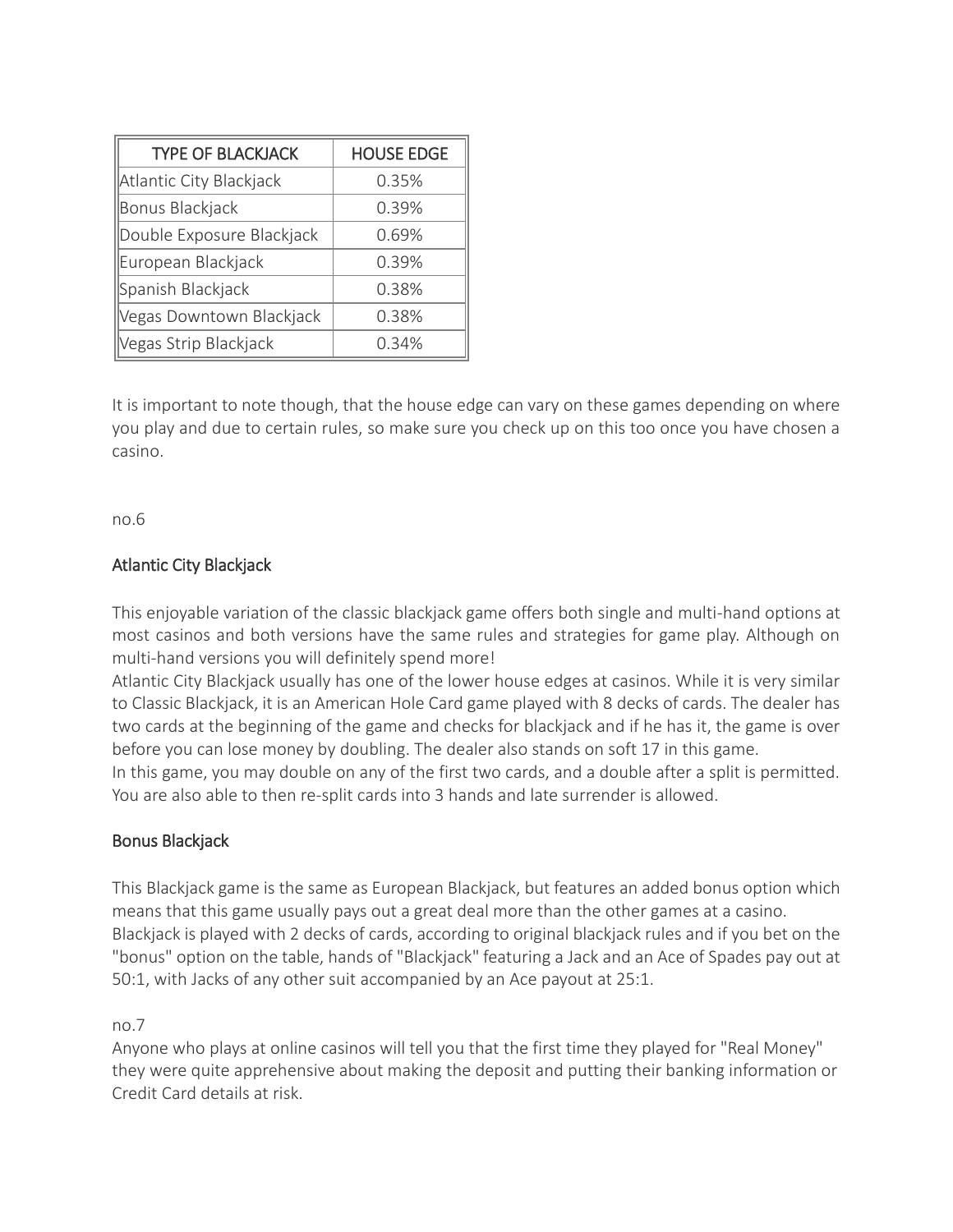This is a very common concern amongst everyone transacting on the net, and so we have put together this guide to give you more information on the security measures at online casinos, as well as things that you can do to help protect yourself.

### Online Casino Security

The online casino industry is a multi-billion dollar industry and it is in the best interest of the various casinos to do everything in their power to ensure that patrons feel comfortable when depositing and playing at their establishments.

You will find that reputable casinos share 3 very important characteristics, namely licensing by external regulation bodies such as eCogra, hi-tech banking and security systems that ensure the encryption of your personal and banking details, and finally Fraud detection and prevention departments that monitor transactions to protect both the casino and its clients. These aspects should be published on the casino's website, and will be evident in the checks that follow your transactions.

#### no.8

## **Is Online Casino Gambling Legal?**

This is a complicated question to answer as it depends on the player's location. Whilst most countries do not have specific laws banning people from playing online, there have been moves by some jurisdictions to ban online play.

This is particularly true of the United States of America where the Unlawful Internet Gambling Enforcement Act was passed in September 2006. Whilst this Act did not make online gambling illegal per se, it did make it illegal for financial institutions to process gambling transactions. As such, this effectively made it difficult for many US players to deposit or withdraw winnings.

However, a number of casinos are still willing to accept players regardless of their location. Similarly, alternative payment solutions are regularly set-up to offer players the opportunity to move money in and out of online casinos.

Ultimately, the answer to this question is therefore 'check the laws where you live'. Whilst a casino may still be willing to accept a player's bets, it is that player's responsibility to make sure they are still abiding by any state or country laws under which they are governed. Having said that, the likelihood of a person actually being pursued by legal bodies for online gambling is remote.

Casinos that do have a policy of disallowing play from certain geographic locations often have safeguards built in to their software to stop players registering if they are from a banned country. However, a player should still check themselves before signing up and depositing that there are no casino rules that ban them from playing.